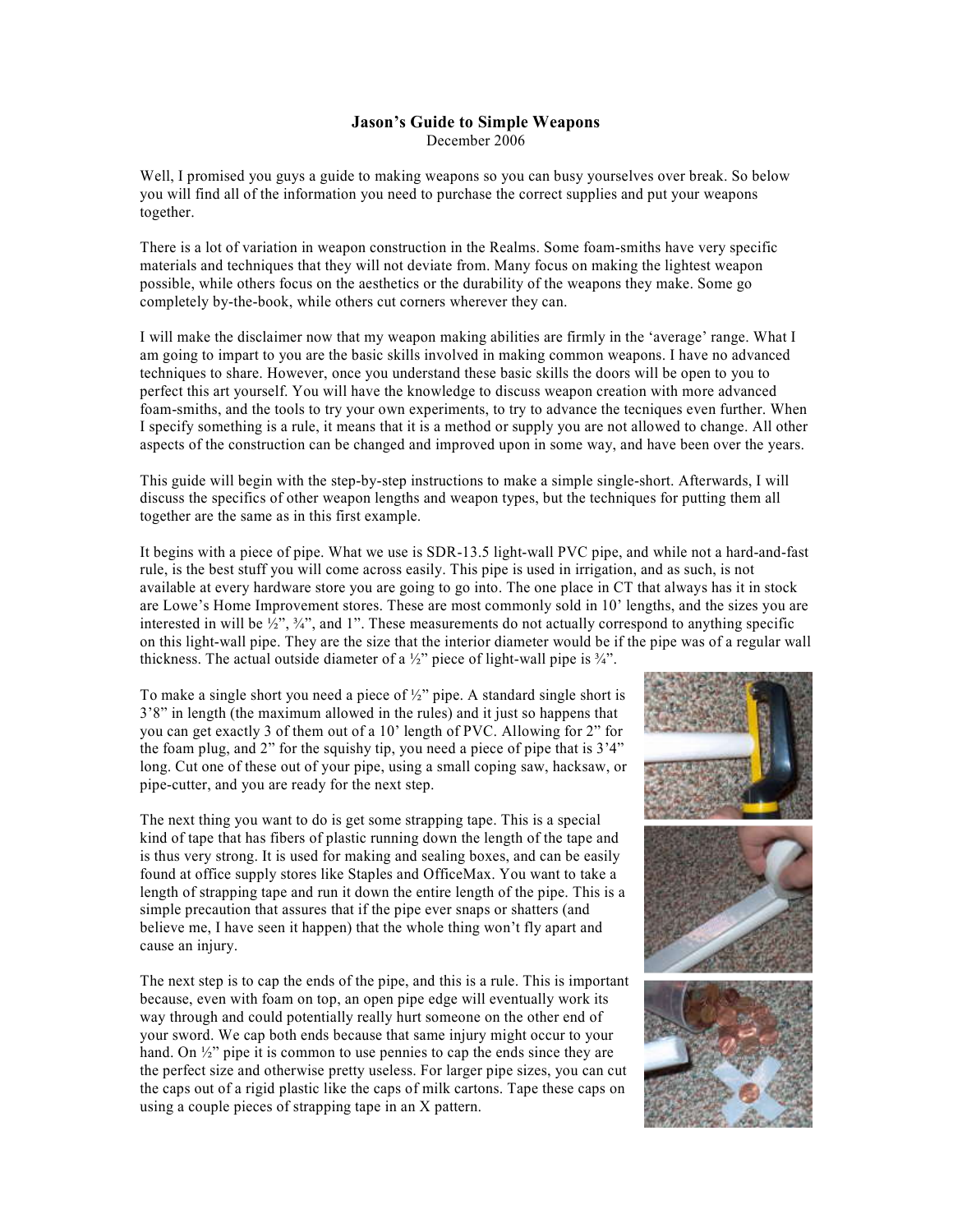Now you are going to put a plug on the end of your weapon, and as such, we get to our next kind of material, pipe foam. The rule about pipe foam is that it needs to have a wall thickness of 5/8". Most of the foam that you will encounter in the stores will be of  $\frac{1}{2}$ " thickness or less, since that is all that is really necessary to insulate pipe. You may need to special order your foam, and I will provide you with a website for that purpose when I discuss purchasing at the end of this document.

To make a plug you need to cut 2" off of the end of a piece of foam. Now that is more foam then you need, so make a lateral cut and divide it into thirds. Now you can roll up the small piece of foam you have left to make a small cylinder, and secure its shape with a couple pieces of tape as shown.

This plug needs to go onto the end of your weapon. Use strapping tape to put it on the end as shown. It is important to make sure that the tape involved in these steps is firmly attached; otherwise it may come off while you are putting the foam on and make the weapon creation much more difficult.

Now you need to decide what you want to do with the blade. The rule is that at least ½" of the total length of the weapon be covered in foam. For your 3'8" single short, therefore, 22" must be foam. Since 2" of that is going to be squishy-foam on the end, that means you need, at least, a length of  $20^{\circ}$  of pipe foam. Cut your pipe foam to that or your desired length. Then, place a piece of strapping tape along the lateral slot in the pipe foam. This will keep it in once piece as you place it on the pipe.

Now comes the hard part. Sliding the foam onto the pipe can take a lot of muscle power. You will find it easier if you twist it a little as you put it on. Another tip is to use a small amount of dish soap, rubbed along the pipe, as a lubricant. Continue to slide the foam on until the end of the foam is flush with the foam-plug you attached earlier. Afterwards you have to secure the foam in two ways. First, place an X on strapping tape across the tip of the weapon. This will keep the end of the foam flush with the plug as you use the weapon. Second, place a couple pieces of tape laterally at the base of the blade, and then a ring of tape around the pipe there. This will secure the blade to the pipe.

Alright, we're almost done. Next you need to put on your squishy tip. Squishy tips are not required on weapons shorter than 6'6" but the extra 2" they give allows you to make three 3'8" out of one piece of pipe, they are a great safety precaution, and they make your weapon lighter. The foam you are looking for is purchasable at most sewing and craft stores. It is used for foam seat cushions and may be labeled as such. It may also be called (poly)urethane foam or normal density foam. Make sure the pieces you buy are 2" thick.

Out of this foam, cut a cylinder that is the same diameter as the end of your weapon. Don't waste too much time making this perfectly round; just get it in the neighborhood. You want to attach this to the pipe foam using 2 or 3 lateral pieces of tape. These simply need to hold the foam in place until you can get the duct tape on there, so don't go nuts.

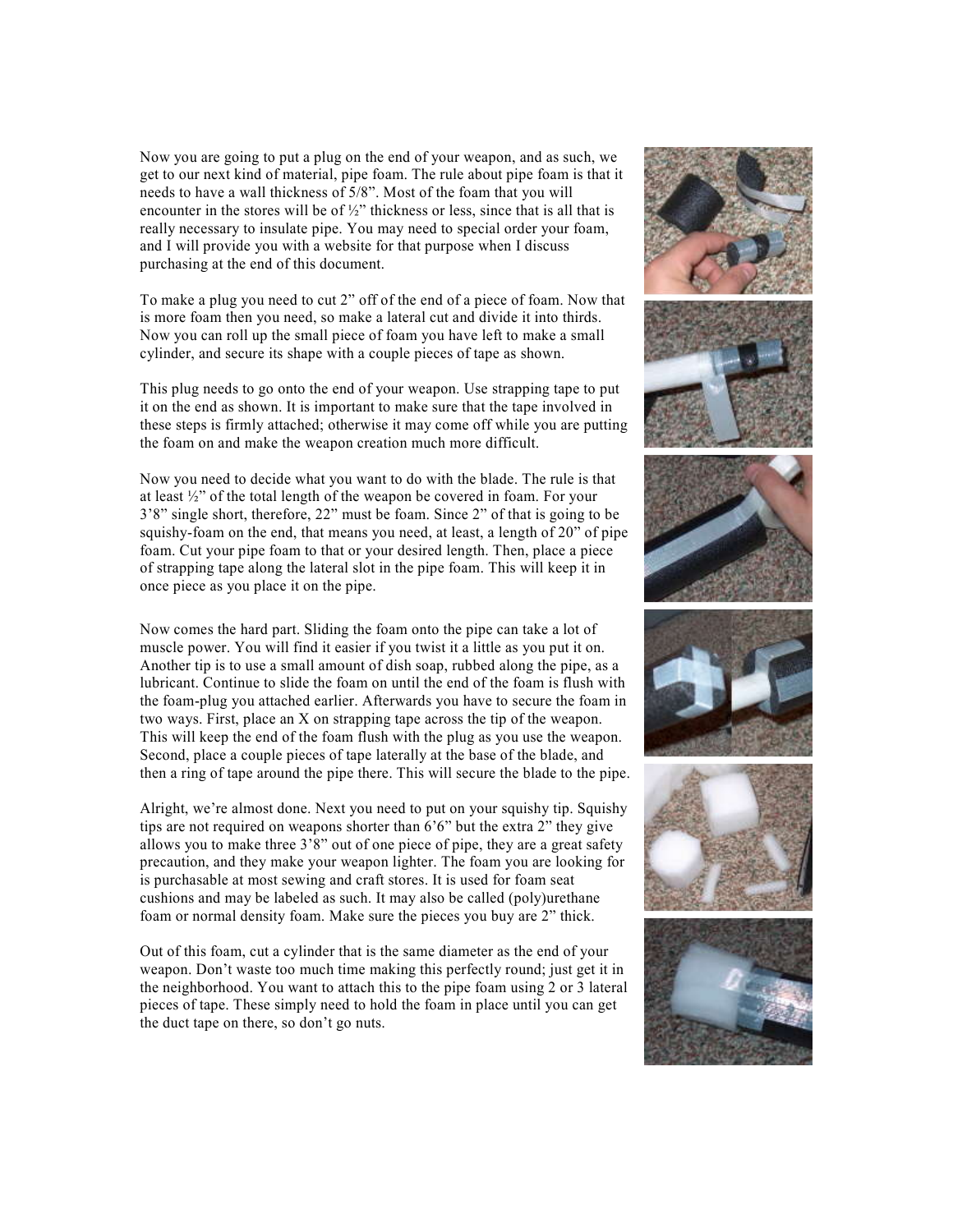

Alright, now you are ready for the duct tape. The key is to use long, lateral pieces of tape that go up and down the blade. A standard single short or hand-and-a-half will use four of these. The piece should be longer than the top and bottom of the blade by about 1", so it can be folded over. Cut a lateral notch in these overlaps, and fold them over, such that they make a 90 degree angle over the edge of the foam and stick to one another. On the bottom of the blade, these should reach onto the pipe itself and stick to it. On the top, they should fold over to cover about a quarter of the squishy-foam tip. Be very careful that you use a light touch when covering over the squishy foam. If you compress the foam when you fold over the tape then the tip will be useless.

You are just about done. Next, you have to perforate the duct tape that is over the squishy foam tip. Take a dart, or a tack, or anything narrow and sharp, and cover the tape with small holes. This is necessary to allow air to move in an out of the squishy-foam, thus allowing it to squish.

You now have a legal weapon. It is a common next step to cover the entire handle of the weapon with electrical tape. You can fold duct tape or electrical tape over the bottom tip of the pipe. Afterwards you can wrap the handle with electrical tape or grip (sports) tape, or a combination thereof. I personally avoid grip tape because it can cause some pretty serious blisters due to the way weapons are swung.

And now you have a complete single short. It's nothing fancy, but it will get the job done. This format of making single shorts is exactly what produced the practice weapons that were initially provided for you and the ones that you constructed for yourselves at our first workshop.

Now we will discuss some basic alterations to the normal single short which, of course, are applicable to other weapon lengths as well.

Quillions, or cross-guards, or hilts, are a common addition to a lot of weapons. There are a couple of techniques commonly used in making these. I will delineate them below.

Pipe-foam quillions are easy to make and quick. You simply need to take a length of pipe-foam and cut a set of holes in the center of it. It is common to take a piece of pipe that does not have a cap on it, and use it as a hole-saw to cut through the foam. Once you have done this, you can slide the quillions onto the pipe and secure it with strapping tape by taping it to the pipe in several angles. Now you should stuff the quillions with leftover foam, and specifically cap the ends with plugs much in the same way as on the tip of the weapon. Cover the whole object with duct tape and you've succeeded in making some very functional quillions. I would advise doing this step before you put electrical tape on the handle, and certainly using electrical tape to pretty it all up afterwards is a good idea.

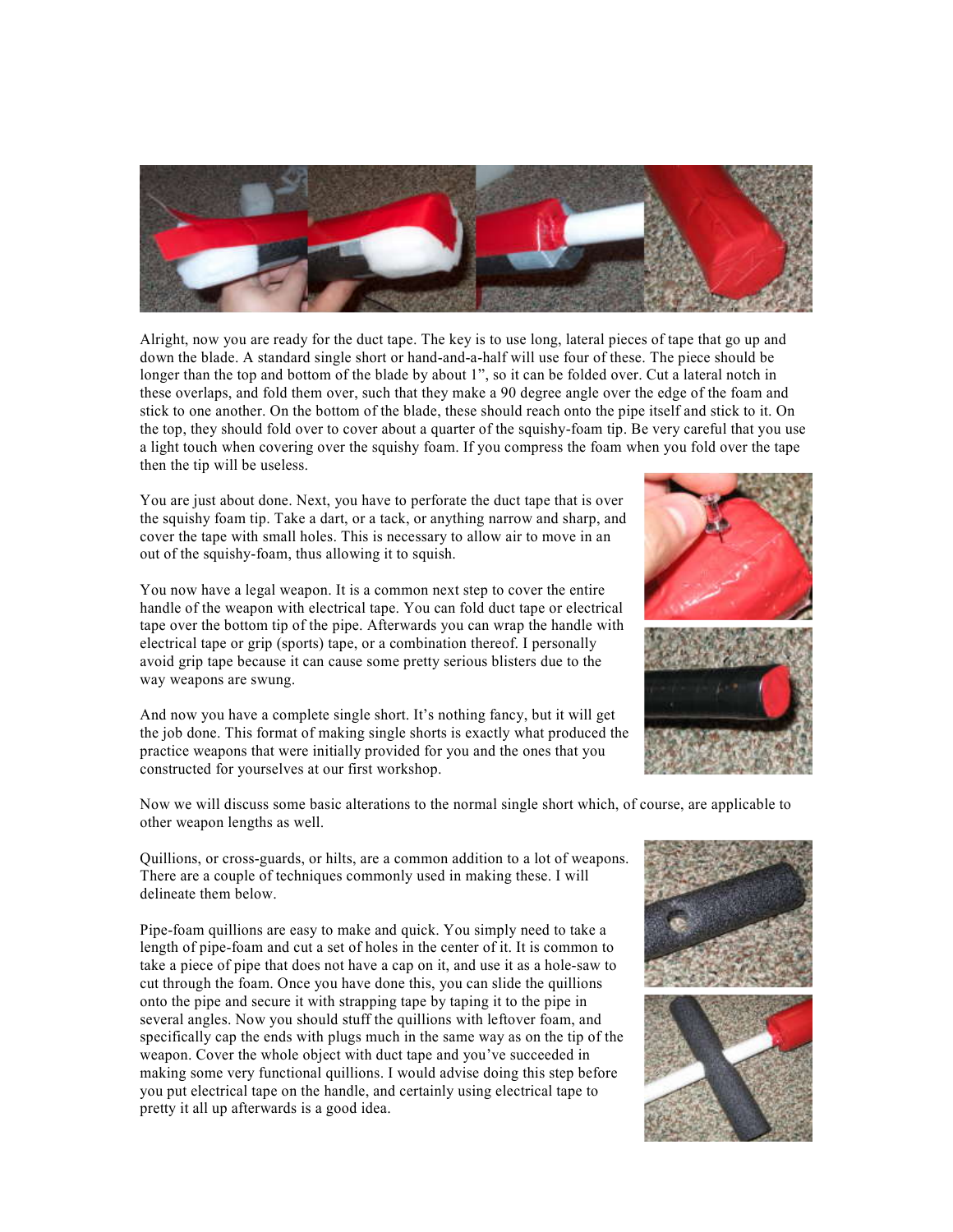Another modification that you can make to the pipe-foam quillions is to put an angle into them to make a "V" shape. This is accomplished by taking your original piece of pipe foam and cutting symmetrical wedges into the top. You can then fold the foam length together to make the "V" shape and slide it onto the pipe. Like above, strapping tape it into pipe at several angles, stuff and plug the ends of the foam, and duct tape it.

The other way to make quillions is to use high density foam to sculpt a more stylized type of cross-guard. This foam is the type that is often used to ship things like computers, the same type that a boogie-boards and "pool-noodles" are made out of. Sometimes styrofoam is used to make these things, and that is not what you are looking for. Make sure that the foam that you use is  $\frac{1}{2}$ " (or more) thicker than the diameter of the pipe, otherwise it will eventually fall apart as there will not be enough foam to keep the two halves together. You can now cut whatever shape of quillion you like out of this foam, and use the same technique to slide it onto the pipe and tape it up. In general, boffer weapons don't look a lot like real swords, but cross-guards like this add a very accurate stylistic element to a sword.

Another stylistic change added to swords is the basket hilt, such is found on rapiers. Basket hilts have the capacity to protect your wrist to some degree, but are otherwise just cosmetic. In order to make a basket hilt, you should purchase a "camp pad". This is a very dense, rather flexible type of foam that is around  $\frac{3}{4}$ " thick. You can find these in the camping section of just about any retail store. Making the basket hilt itself is rather simple. You simply cut a shape out of the foam and place a pipe-sized hole at the top and bottom. It is wise to duct tape the inside of the hilt before you slide it onto the weapon, as doing so afterwards will be difficult. You can now slide one end, then the other, onto the pipe. Tape the top of the hilt to the pipe, then the bottom in such a way that the hilt is curved, and your hand can fit comfortably inside. Finally, you can cover the rest of the basket with duct tape and electrical-tape the rest of the handle for cosmetics.

Common additions to weapons, especially single shorts, are something called split-pipe handles. The application of this type of handle creates a more natural grip for many people, and it also serves the purpose of counter weighting the weapon a bit. In order to make a split pipe handle, you must take a small length of (in this case)  $\frac{1}{2}$ " pipe, and cut it in half laterally. You then attach each side of the split pipe around the part of the handle that you hold. Attach them firmly to themselves and the weapon's pipe with strapping tape, and, finally, you can cover the whole device with electrical tape.

Speaking of counter-weighting weapons, many people accomplish this by wrapping the handle with some sort of material. String, twine, leather cord, tennis-racket grip, and even thin wire are used to put a dense wrapping around the bottom of a weapon, moving the center of balance lower. These are used alone or with a split-pipe handle to create some very nice grips.

Important in the Realms are different weapon types. Axes, maces, and hammers can all be used in various situations where monsters are immune to normal sword-blows. Any fighter worth his salt will have quick access to a non-sword weapon at a questing event.

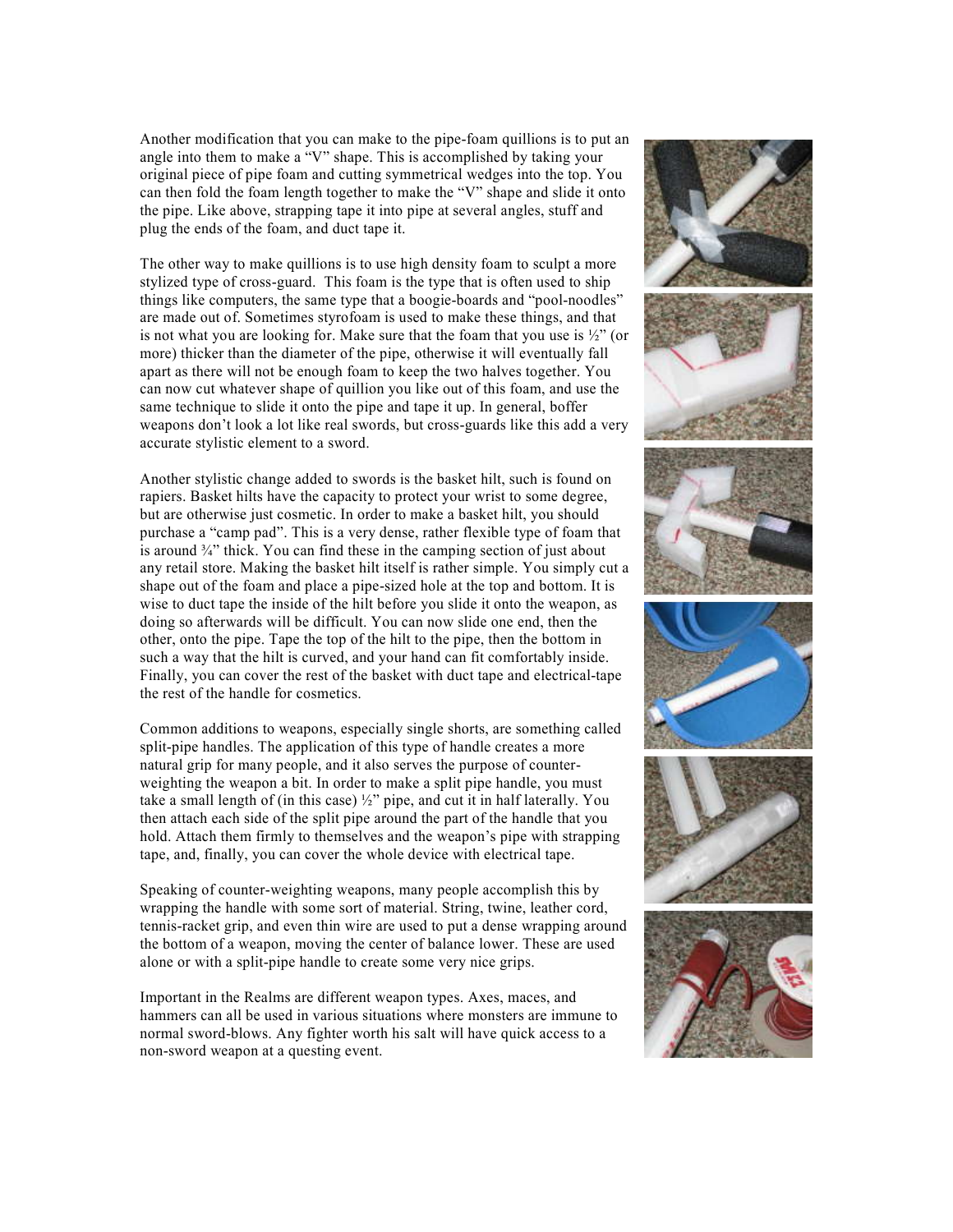Making axe blades and mace flanges is accomplished using the same squishy foam that you used to make your squishy foam tip. Axe blades are commonly made out of the same 2" wide foam, and mace flanges from the thinner 1" type. However either type can be made from either thickness.

For this alteration to weapon making we need to go back to the step just before you put duct tape on your weapon. In the case of axes and maces, which are used almost entirely in a slashing fashion, it is very common to omit the squishy-tip, and end the weapon at the pipe-foam plug. Sometimes squishy-tips are incorporated into the axe-blade design.

We'll begin with an axe. For simplicities sake we will be making it out of 2" squishy foam, and giving it a single blade. Making double-bladed axes is possible, but not common due to the extra weight. The first step is to design the blade and draw it out on the squishy foam. Axe blades can be any shape, really, but you will find the process of making them easier the less curves and angles that you use. In the pictured example you can see how I use an overhang from the axe-blade to fill in the spot where a squishy-foam tip would be, but you can also make a blade without this overhang and attach it just to the side of the weapon.

Strapping taping the axe-blade is a tricky process. It is very important not to compress the foam which would distort the shape considerably. It is best to use several long pieces of strapping tape that grab as much surface area of the foam as the can, and wrap around the back of the blade to hold it in place. Again, this is to keep the whole thing together while you duct tape it, so overuse of the strapping tape should be avoided.

The easiest way to duct tape the blade is with long parallel strips on either face. Extend the strips of tape about one inch longer than the ends of the blade, slit them and fold them over. The tape should overlap from the squishy-foam onto the pipe foam to help hold it securely. Finally, once the faces are taped, use long strips along the edge of the blade to cover over the folded tape ends, and give it a finished look. Of course, greatly perforating the blade on every surface is very important, so do that with your dart or knife. Once the blade is on, you can finish the weapon as described above.

An important tip for finishing up an axe (or mace) is to apply some heat to the blade when you are done. You see, when a blade compresses it is possible that the duct tape will momentarily detach itself from the squishy foam. In that circumstance, it is likely that the duct tape will fold over and stick to itself. This will leave a permanent crease in the blade which can be very severe. If you apply some heat to the blade, it will cure the glue on the inside of the tape, and though it will continue to separate from the squishy foam when compressed, it will lose its ability to stick together. A hair dryer is a simple and safe way to do this, though I have been known to hold a weapon quickly over the burner on an electric range. Too much heat will cause the duct tape to shrink and distort, so apply it gradually.

Maces are not vastly different from axes. Of course, a mace has flanges, most often three or four. You can think of these as miniature axe blades and make them in much the same way. It is a good idea to make these out of 1" squishy foam because it will be lighter and there is more room to place the flanges on the pipe-foam. All of the concepts involving cutting them out, strapping them to the weapon, and duct taping them are the same as I described for an axe. It is also looks best when you place the flanges at equilateral angles around the circumference of the pipe foam.

I should note here that hammers and maces are usually not considered different weapon types in the realms. They are both bludgeoning weapons and the use of one of the other is really just a personal preference. Very rarely I have seen NPCs that are only affected by hammers with the exclusion of maces, or vise versa.





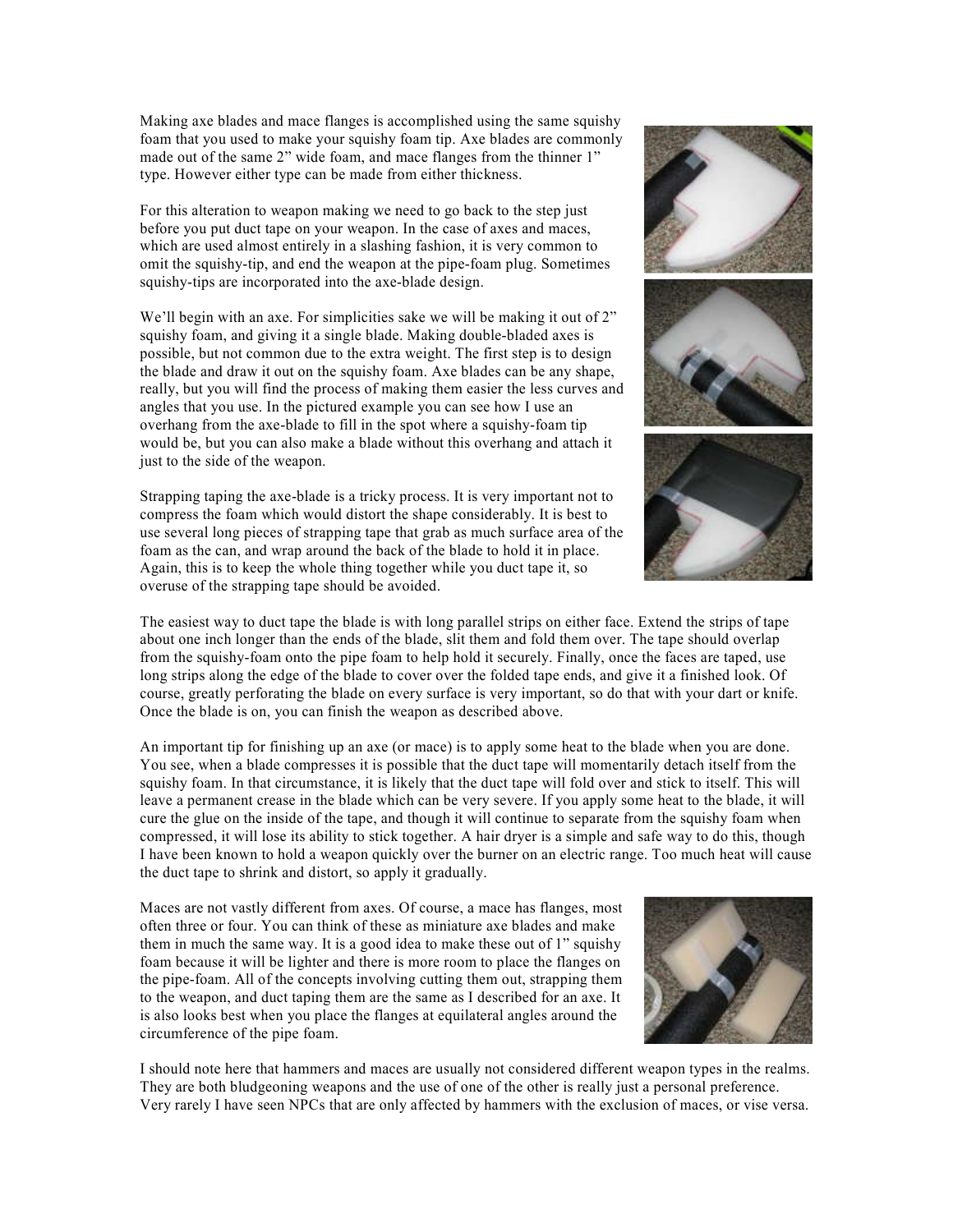Hammers can be made in the same manner as axes or maces, with something akin to a hammer head being cut out of the squishy foam. There is, however, a more common construction method for hammers, to create something commonly (and sarcastically) labeled as "cheatin' sticks" due to their effectiveness in getting around shields and parries.

In this construction method you want to take a small length of pipe-foam, perhaps around 6 or 8 inches. In that foam, in the center, or towards the rear, you want to cut a hole that is large enough for the tip of your weapon to fit into, effectively creating a "T" shape when it is placed on the end. Strapping this cross-piece in place should be done from several angles. Use tape across the top and especially at the corners, where the head is likely to tear off if caught in a parry. This head should them be stuffed with foam, and specifically have plugs made that are flush with the ends and taped in place. Now, on the striking surface of the hammer head, construct a 1" or 2" squishy foam tip. Duct tape it all together as described above, and you have your hammer.



Now all of the above were described in reference to making single-shorts. The differences between these and hand-and-a-halves are few.

For hand-and-a-halves, use  $\frac{3}{4}$ " light-wall PVC, and, of course, the appropriate sized pipe foam. It is not uncommon to make hand-and-a-halves, especially  $4'6''$  ones (for 1 path spell-casters) out of  $\frac{1}{2}$ " pipe, but if you do this you should make the entire length of the handle split-pipe. Failure to do this will result in a weapon that can be too flexible and very easy to snap in half during combat.

Hand-and-halves for fighters are 5' long. If you use a squishy-foam tip (which is not required, but advised), you should cut your pipe to a length of 4'8". If you are not using a squishy tip, then cut it to 4'10". Spell casters need to use hand-and-a-halves that are 4'6" in length. For these cut your pipe to 4'2" for use with a squishy tip or 4'4" for construction without.

Pennies are now too small to use as the caps for the pipe ends. Cutting them out of rigid plastic is best, though some people have been known to use quarters as they are the right size.

All of the above techniques for quillions, hilts, handles, and other weapon types can be as easily applied to the hand-and-a-half as to the single short.

You now know the basics of making simple boffer weapons. I will conclude this guide with some links for buying the appropriate supplies over the internet.

**Light-wall PVC Pipe:** Most readily available at your local Lowe's Home Improvement Center. You are looking for pipe labeled SDR-13.5 or PVC 1120. SDR-21 or SDR-26 are very similar and also acceptable. You can ask for pressure pipe or irrigation pipe.

### [1/2" Light-wall Pipe](http://www.lowes.com/lowes/lkn?action=productDetail&productId=23987-150-23987&lpage=none)[; 3/4" Light-wall Pipe](http://www.lowes.com/lowes/lkn?action=productDetail&productId=23990-150-23990&lpage=none)

**Pipe Foam:** Pipe foam needs to have walls of 5/8" thickness. You want to buy the appropriate size for the pipe you are using. The measurements of foam for PVC pipe are the same as for copper, measured on the outside diameter (iron is measured on the inside diameter), so when you are looking at the package, go by the measurement for copper if PVC isn't listed.

### [Pipe Foam Website](http://www.hectorshardware.biz/shop/product.asp?mscssid=QN8MKHVRHSB78PSRL9C42PLM0FU10602&mbrid=1875H&custid=TEMP&dept_id=902&sku=436193)